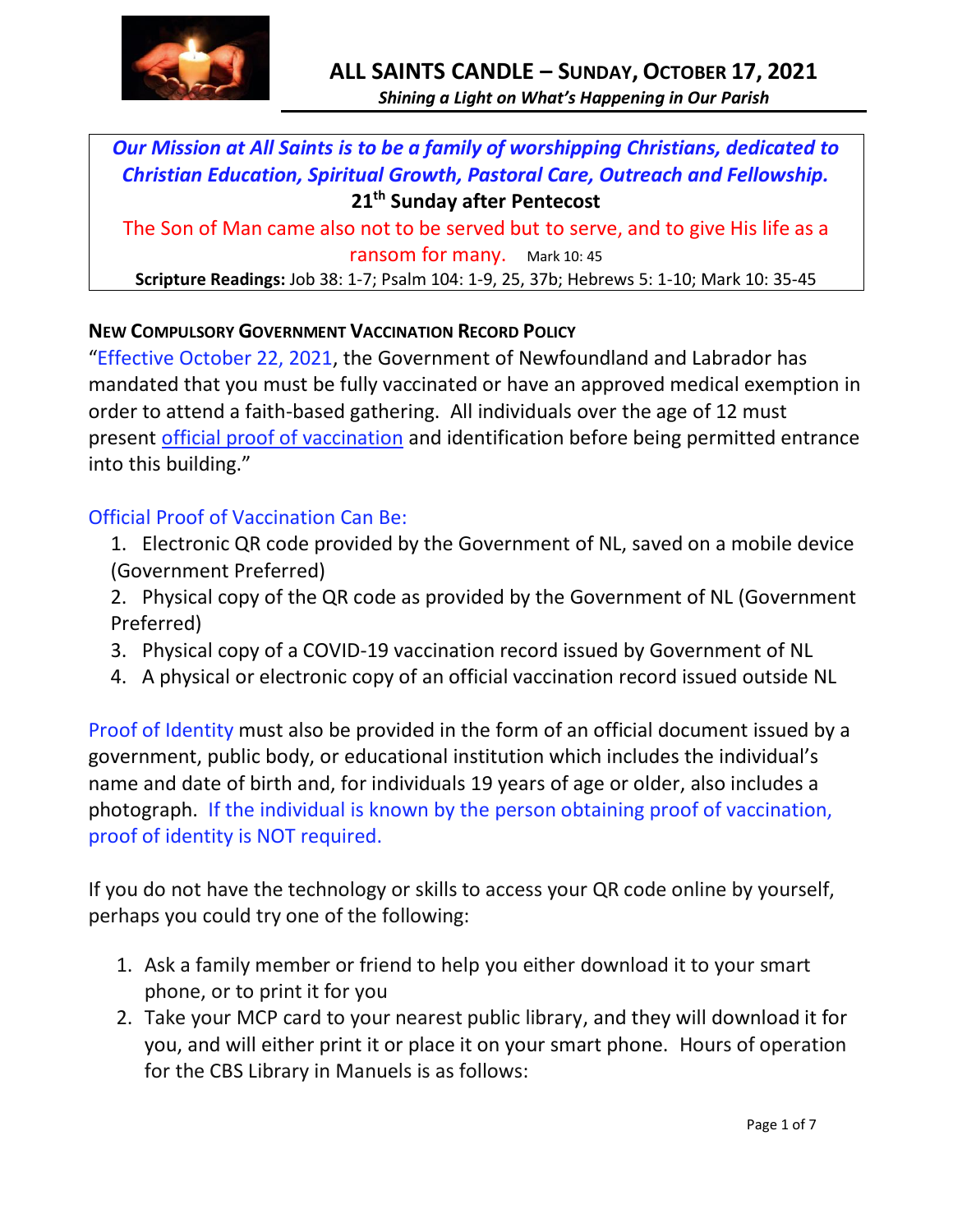- Tuesday 12:00pm-4:00pm
- Wednesday 3:00pm-7:00pm
- Thursday 12:00pm-400:pm
- Friday 12:00pm-4:00pm
- Saturday 10:00am-2:00pm
- 3. Request a printed copy directly from the NL Government by calling 1-833-951- 3859.

### **CONFIRMATION CLASSES STARTING AT ALL SAINTS**

We are pleased to announce that registration for Confirmation will take place on **Sunday, October 17th, starting at 2:00pm** in the



lower level auditorium of our Parish Hall. Registration is open to any person who will be age 11 by December 31, 2021. **If you have any questions, please contact Joanne Simfukwe at 682-8103 or [joannesimfukwe@gmail.com](mailto:joannesimfukwe@gmail.com)**

### **TAKE-OUT COLD PLATE AND DESERT**



Our All Saints Parish ACW of Foxtrap are preparing a *Take-Out Cold Plate and Dessert on October 21st*. The cost will be \$12. Due to Covid restrictions, orders have to be placed in advance, and picked up at the *Parish Hall auditorium between 11:30am and 1:00pm.* To place an order, please call, Dot at 834-5052, or Enid at 682-9367

#### **MEET YOUR VESTRY**

Many thanks to the 40+ Parishioners who attended our Annual General Meeting on Sunday evening (October 03). It was great to see such a good turn-out, considering that COVID has caused us to defer it for two years. There were six Vestry positions either elected or appointed as applicable, and the current Vestry membership which will be commissioned at our 10:00am service on October 17th can be viewed [here.](http://allsaintsparish.ca/document_library/All%20Saints%20Vestry%20Membership%20211003.pdf)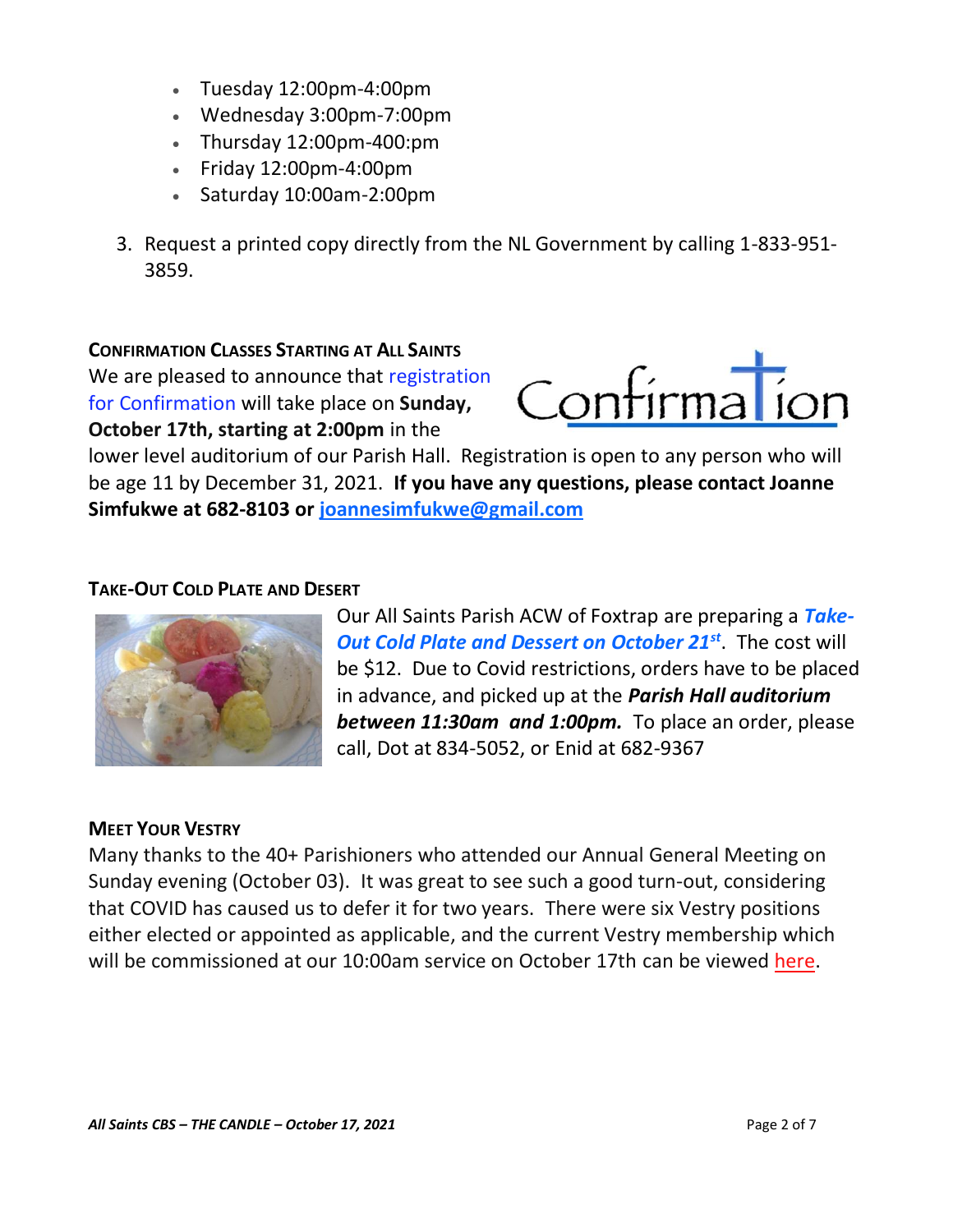## **AN EVENING WITH THE PRIMATE**

How much more can you binge watch during the pandemic? Come find a moment of peace and faith in a world of anxiety! The Diocese of Eastern Newfoundland and Labrador is pleased to host **An Evening with our Primate**, Archbishop Linda Nicholls. She will answer questions, submitted online and from the audience, at



7:00pm on Wednesday, October 20<sup>th</sup>, at the Anglican Cathedral, 16 Church Hill. The evening will close with the hauntingly beautiful simplicity of the service of Compline. You may attend in person, or you can join in the conversation online. Pre-register for an in-person seat at<https://bit.ly/PrimateQA> or by calling the Cathedral Office at 726 5677. The event will also be live-streamed on [the Diocesan Facebook page.](http://fb.com/anglicaneastnl)

# **ALL SAINTS TEA ROOM - EVERY WEDNESDAY AT NOON**



We would like to thank all those who continue to attend and support our Tea Room Luncheon every Wednesday at noon. We certainly look forward to seeing you each week for some great food, fun, and fellowship. Please be aware that because of COVID regulations and limited seating capacity, you will have to pre-register. To help us avoid congestion at the door,

especially with the unsettling fall weather, please contact Enid Haines at 682-9367, or Aura Farrell at 682-3775.

# **PARISH HALL AVAILABLE FOR RENTALS**

We are pleased to announce that our Parish Hall is once again available for rentals. Please make yourself familiar with the new revised guidelines listed below. Also, we encourage you to pass this along to family, friends, and business associates

# **ALL SAINTS CBS IS LIVE-STREAMING EVERY SUNDAY AT 10:00AM**

Every Sunday morning at 10:00am, All Saints Anglican Parish CBS will be live streaming our Holy Eucharist service on [FaceBook,](https://www.facebook.com/AllSaintsAnglicanChurchCBS) and it will be archived on [YouTube](https://www.youtube.com/results?search_query=all+saints+anglican+parish+cbs) as well. While we are becoming familiar with this new technology, and adding a new feature each week, we may have a few bumps along the way. Please offer us your patience and feedback in this regard. We can be reached by emailing us at [communications@allsaintsparish.ca](mailto:communications@allsaintsparish.ca?subject=Live%20Streaming%20Feedback)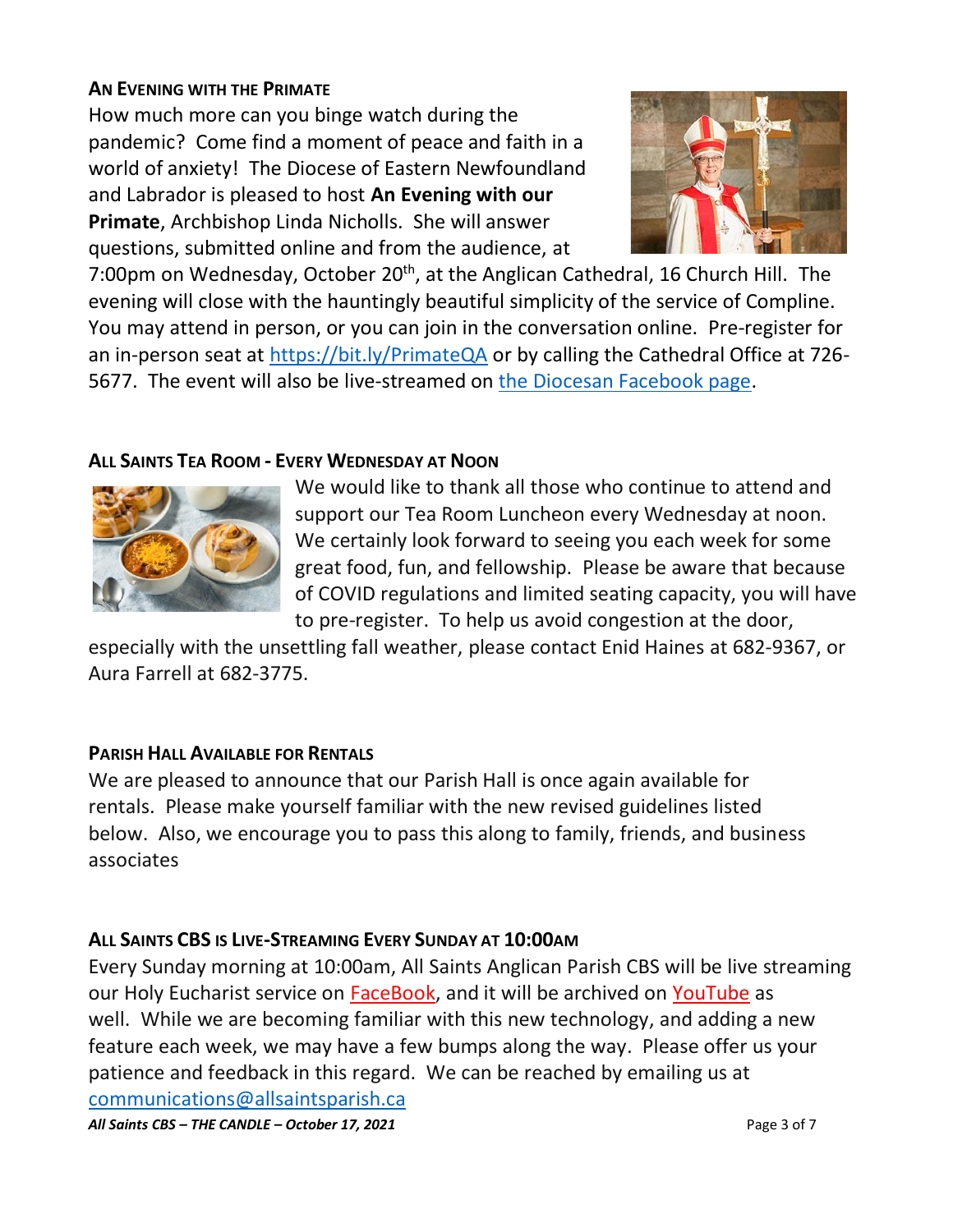## **DO WE HAVE YOUR EMAIL ADDRESS?**

Now, more than ever, email is becoming one of the safest and quickest ways for our Parish to keep you informed. If we do not already have you email address on file, and you are not regularly receiving our bulletins and information updates, we would love for your to provide it to us. Please email it to



[communications@allsaintsparish.ca,](mailto:communications@allsaintsparish.ca?subject=eMail%20Address%20Update) or simply [click here](http://allsaintsparish.ca/email_updates) to complete our online email registration form.

**SPONSORING 'THE CANDLE'** - We would like to remind Parishioners and Friends that you



may sponsor our weekly bulletin, **'***THE CANDLE***'**, and have it dedicated in memory of a loved one. Your personal tribute will be prominently posted on the Bible graphic located at the top of the front page, and your kind donation of \$25

would be greatly appreciated. Additionally, you can honor a loved one by posting your favourite picture, along with a memorial verse, and your kind donation of \$50 for this full-page tribute is greatly appreciated. A paper copy of '*THE CANDLE*' is distributed at all Sunday services, and a digital copy is permanently archived on our Parish website at [allsaintsparish.ca](http://allsaintsparish.ca/thecandle.html)

**2021 CHURCH OFFERTORY ENVELOPES** – We would like to remind you that if you have not yet picked up your 2021 offertory envelopes, they are being held at the Parish Office for pick up. We encourage you to continue to use our secure mail drop-slot, which is located at the top of the stairs, just to the left of the main entrance of our Parish Hall. You may also e-Transfer your offering via Interac simply by emailing it to

[donations@allsaintsparish.ca.](mailto:donations@allsaintsparish.ca) And of course, we always encourage you to consider signing up for our eGivings program which automatically deposits your offering at whatever interval you choose and are comfortable with. Simply [click here](http://allsaintsparish.ca/egiving-online-information-form) to register, or go to our website and follow the eGiving notes. If you have [any](https://wfsites-to.websitecreatorprotool.com/870a5dd5.com/Admin/%7BSK_NODEID__22939341__SK%7D) questions, please email your Finance Team at [finance@allsaintsparish.ca,](mailto:finance@allsaintsparish.ca) or call our Office at 834-4501.

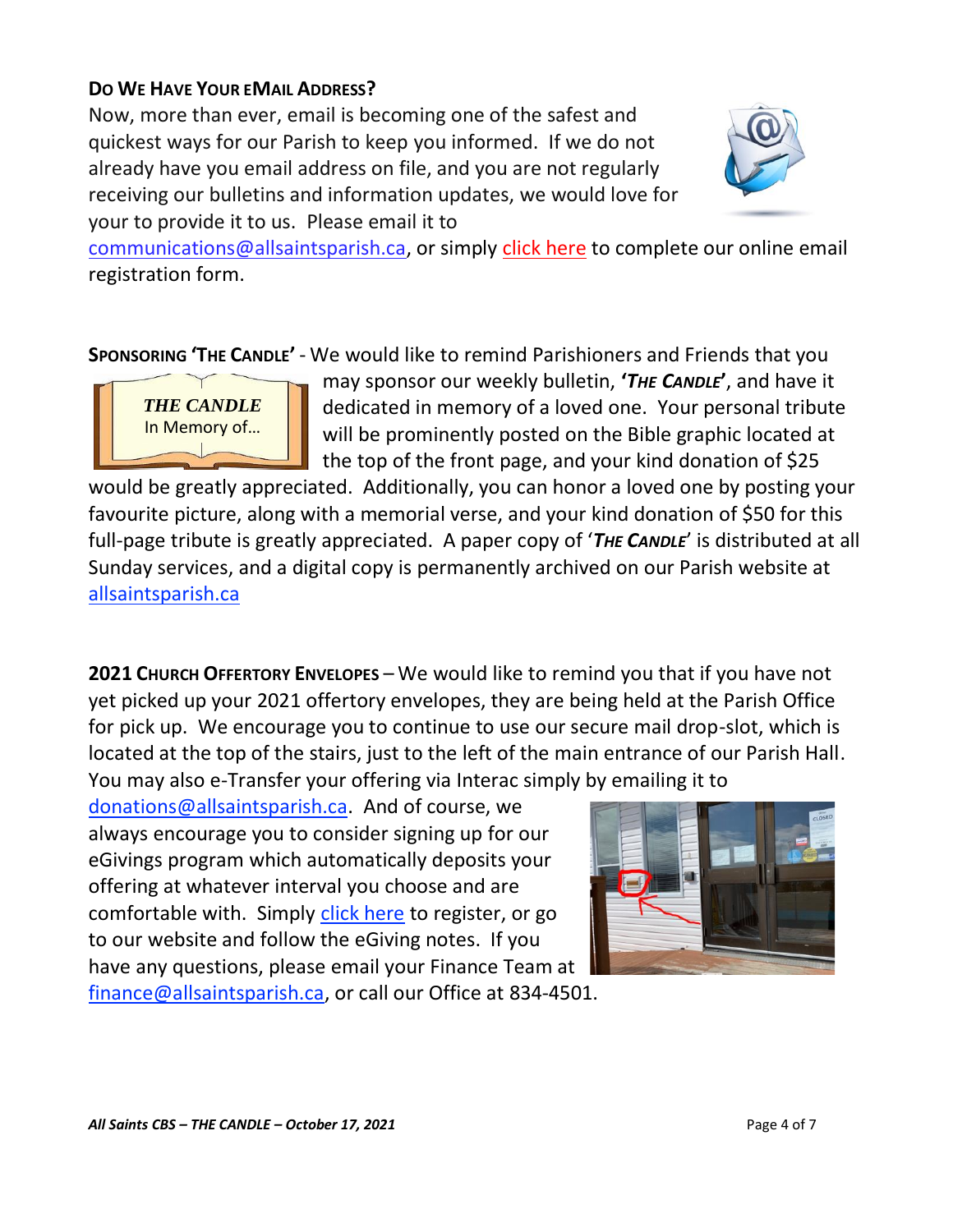

**KIDS CORNER** is our resource area for a variety of Christian Youth Education activities. If you would like to be a part of this exciting Ministry, please let us know by clicking [here.](http://allsaintsparish.ca/index.html#comments) As you may be aware, our Kid's BBQ and Campfire was a great success last month, and we plan on having something similar again early this fall. Please stay tuned.

## **REVISED DIOCESAN GUIDELINES FOR WORSHIP AND GATHERING**

Effective September  $18<sup>th</sup>$ , masks MUST be worn at all times on all Church property, with the exception being while eating. On August 10, 2021 the Diocese issued a new Diocesan guidelines document titled, *[The New Has Come](https://anglicanenl.net/home/wp-content/uploads/2021/08/The-New-Has-Come-August-10-2021.pdf?fbclid=IwAR2_9nhbxB2LEc3XOqAP_nvoRu4G5Mt6NWIYwOEYNI0OtUl0atv2QwCfCY0)*, which can be viewed or downloaded here. It is subject to change as further restrictions are eased or reinstated.

Some highlights:

- Indoor public worship and faith-based activities are limited to 500 people, providing physical distancing can be achieved
- Pre-registration, while not mandatory, is still recommended, however, maintaining a contact tracing list is mandatory
- Face masks are mandatory (effective September  $18<sup>th</sup>$ )
- Each bubble must have their own entry/exit point
- Physical contact between people is still not permitted this would include handshaking, hugging, sharing the peace, and passing the collection plate
- Congregational and group singing permitted (maximum 30 minutes within a 60-minute service), and masks are mandatory (effective September  $18<sup>th</sup>$ )
- Faith formation gatherings of children are permitted, and should follow NL Gov "After School Programs" guidelines
- Common use items such as prayer books and hymnals, etc. is permitted if set aside 24 hours between uses
- Consecutive multiple gatherings must allow time between them to avoid contact between those exiting and those entering, and for disinfecting
- Home visitation is permitted, as well as acute care, long term care, and personal care homes
- Food or drink provided at Church organized social gatherings must be individually served by designated servers who are wearing masks
- Parish run social gatherings are permitted, while following specific guidelines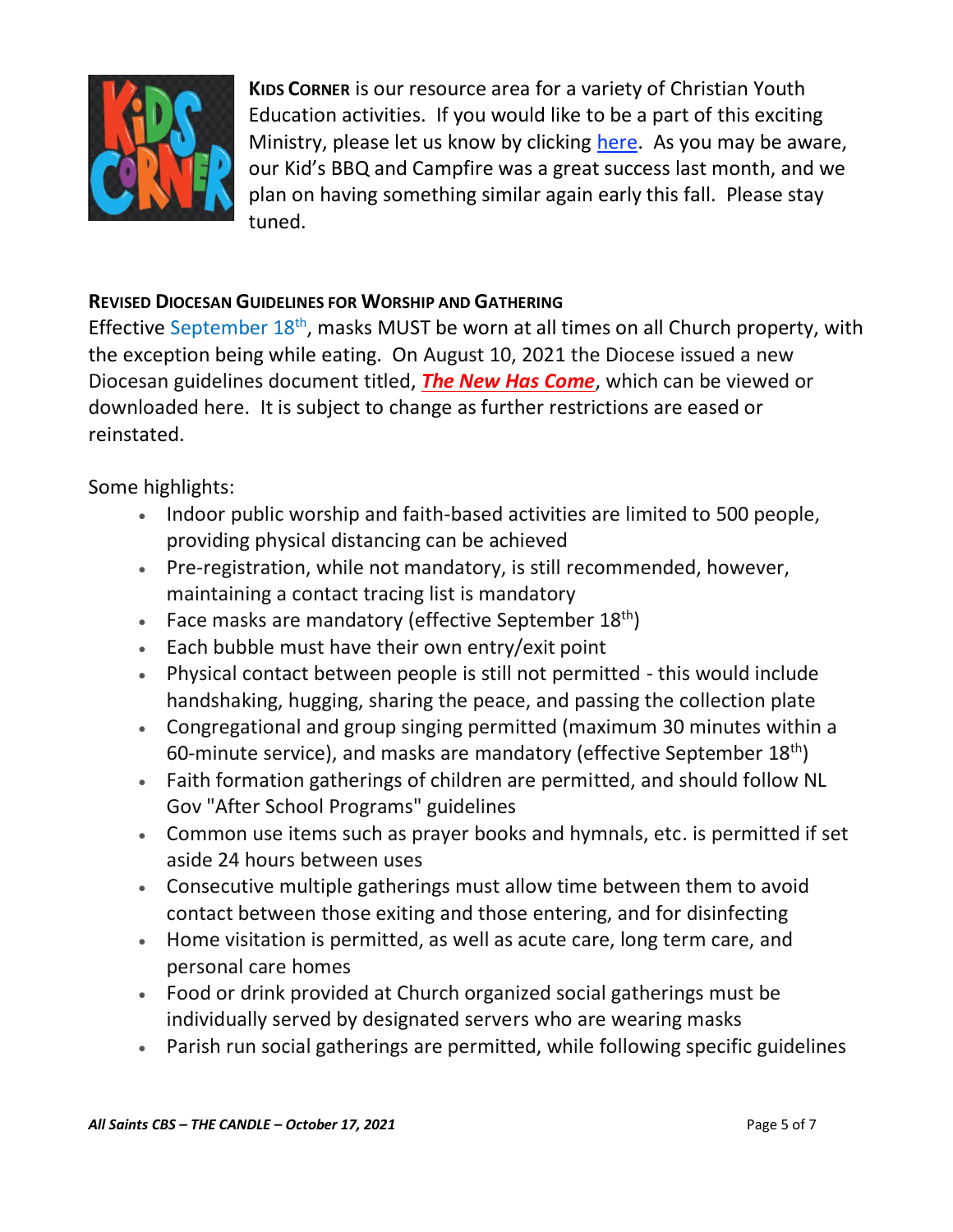• Indoor use of Church properties for private rentals is permitted, however, they must provide a contact tracing list, and must sign a designated policy statement

## **BISHOP'S COLLEGE 1971 GRAD REUNION – NOV. 19TH**

There will be a reunion of the Bishop's College 1971 Graduating Class commencing at 7 PM on Friday, November 19th at the Elk's Club 19 Carpasian Road. Due to the current COVID situation this will be an informal meet and greet event for graduates only (no guests). Note that COVID regulations will be followed. If you are interested in attending, please send an email to [bishopscollege.1971grads@gmail.com](mailto:bishopscollege.1971grads@gmail.com) or contact Linda Dicks at 693-9921 or Fred Marshall at 727-4346

## **MEMORIAL - GENERAL FUND**

- In loving memory of *Andrea Best*, remembering her birthday on October 17<sup>th</sup> by Mom & Dad
- In loving memory of *Kayla Bursey* (Granddaughter), who died on October 13, 1988 - by Dot Davis
- In loving memory of **Mary Porter**, remembering her birthday on October 17<sup>th -</sup> by Christina, Rev Sam and Family
- In loving memory of *Martha Butler*, remembering her death on October 23, 1982 - by Rev Sam, Christina and Family
- In loving memory of Mom, *Mary Porter*, on the anniversary of her 100th birthday on October 17<sup>th</sup> - from 7 sons, 7 daughters and their families